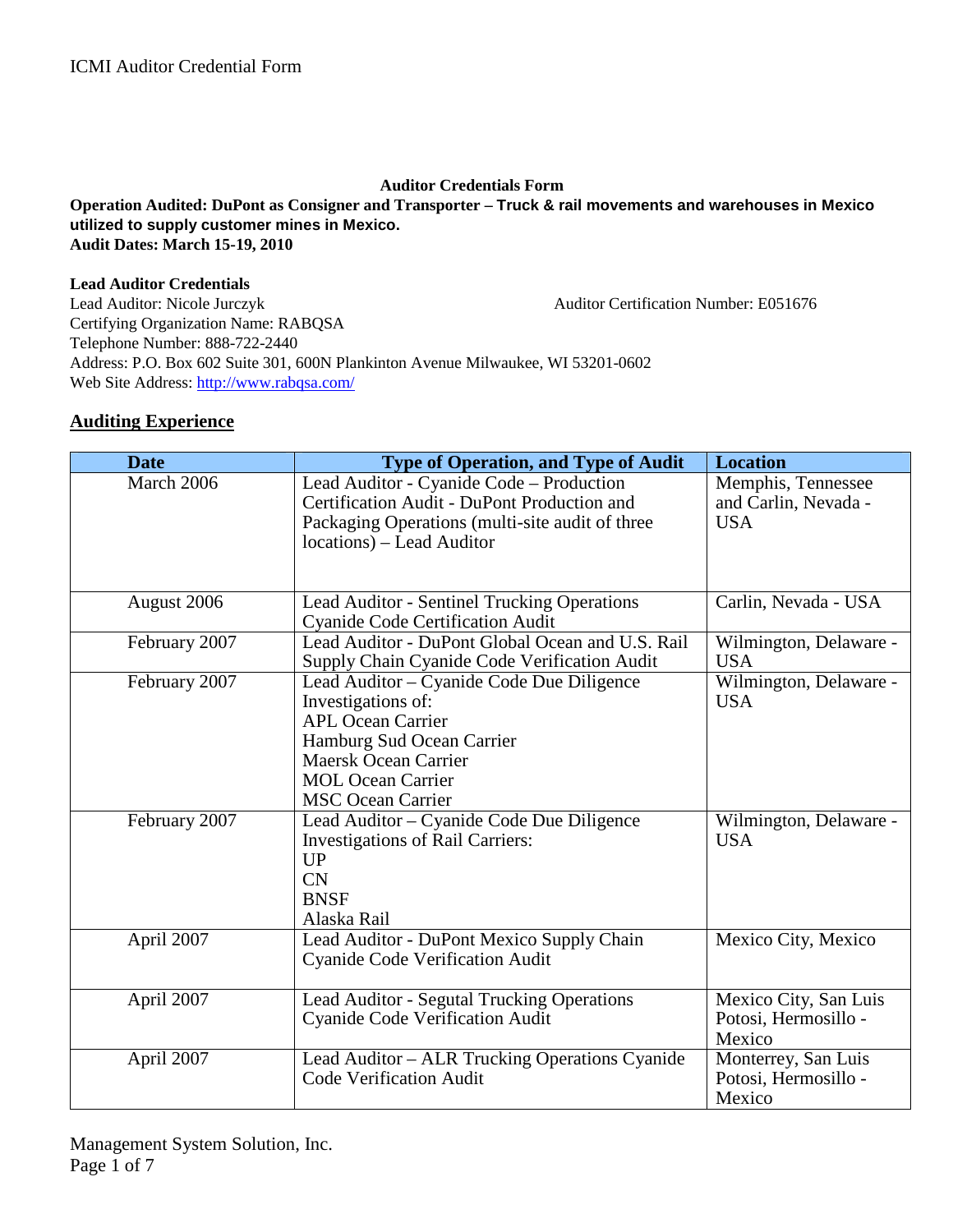| <b>Date</b>      | <b>Type of Operation, and Type of Audit</b>                                | <b>Location</b>                    |
|------------------|----------------------------------------------------------------------------|------------------------------------|
| April 2007       | Lead Auditor - DuPont San Luis Potosi                                      | San Luis Potosi -                  |
|                  | Warehousing and Logistics Operations Cyanide                               | Mexico                             |
|                  | Code Verification Audit                                                    |                                    |
| April 2007       | Lead Auditor - DuPont Hermosillo Warehousing                               | Hermosillo-Mexico                  |
|                  | and Logistics Operations Cyanide Code Verification                         |                                    |
|                  | Audit                                                                      |                                    |
| May 2007         | Lead Auditor - Empire Express Trucking                                     | Memphis, TN - USA                  |
|                  | <b>Operations Cyanide Code Verification Audit</b>                          |                                    |
| May 2007         | Lead Auditor - IMCG Trucking Operations Cyanide                            | Memphis, TN - USA                  |
|                  | Code Verification Audit                                                    |                                    |
| <b>July 2007</b> | Lead Auditor - DuPont Peru Supply Chain Cyanide                            | Lima - Peru                        |
|                  | Code Verification Audit - Duquimica s.a. Logistic                          |                                    |
|                  | Operations                                                                 |                                    |
| <b>July 2007</b> | Lead Auditor - TRC Trucking Operations Cyanide                             | Trujillo - Peru                    |
|                  | <b>Code Verification Audit</b>                                             |                                    |
| <b>July 2007</b> | Lead Auditor – DuPont Chile Supply Chain Cyanide                           | Santiago – Chile                   |
|                  | <b>Code Verification Audit</b>                                             |                                    |
| <b>July 2007</b> | Lead Auditor - Transportes Verasay Limitada                                | $Copiapo - Chile$                  |
|                  | Trucking Operations Cyanide Code Verification                              |                                    |
|                  | Audit                                                                      |                                    |
| March 2009       | Lead Auditor - Cyanide Code - Production Re-<br><b>Certification Audit</b> | Memphis, Tennessee                 |
|                  | DuPont Production and Packaging Operations                                 | and Carlin, Nevada -<br><b>USA</b> |
|                  | (multi-site audit of three locations) – Lead Auditor                       |                                    |
|                  |                                                                            |                                    |
|                  |                                                                            |                                    |
| August 2009      | Lead Auditor - Sentinel Trucking Operations                                | Carlin, Nevada - USA               |
|                  | Cyanide Code Re-Certification Audit                                        |                                    |
| August 2009      | Lead Auditor - BTT Trucking Operations Cyanide                             | Tacoma, Washington -               |
|                  | Code Verification Audit                                                    | <b>USA</b>                         |
| August 2009      | Lead Auditor - Cyanide Code – Cyanco Production                            | Winnemucca, Nevada -               |
|                  | Re-Certification Audit                                                     | <b>USA</b>                         |
| August 2009      | Lead Auditor - TransWood Trucking Operations                               | Winnemucca, Nevada -               |
|                  | <b>Cyanide Code Re-Certification Audit</b>                                 | <b>USA</b>                         |
| February 2010    | Lead Auditor - DuPont Consignor - Global Ocean                             | Wilmington, Delaware -             |
|                  | and U.S. / Canada Rail & Barge Supply Chain                                | <b>USA</b>                         |
|                  | <b>Cyanide Code Certification Audit</b>                                    |                                    |
| February 2010    | Lead Auditor – Cyanide Code Due Diligence                                  | Wilmington, Delaware -             |
|                  | Investigations of:                                                         | <b>USA</b>                         |
|                  | <b>APL Ocean Carrier</b>                                                   |                                    |
|                  | Hamburg Sud Ocean Carrier                                                  |                                    |
|                  | <b>Maersk Ocean Carrier</b>                                                |                                    |
|                  | <b>MSC</b> Ocean Carrier                                                   |                                    |
|                  | <b>MOL Ocean Carrier</b>                                                   |                                    |
|                  | Seaboard Marine Ocean Carrier                                              |                                    |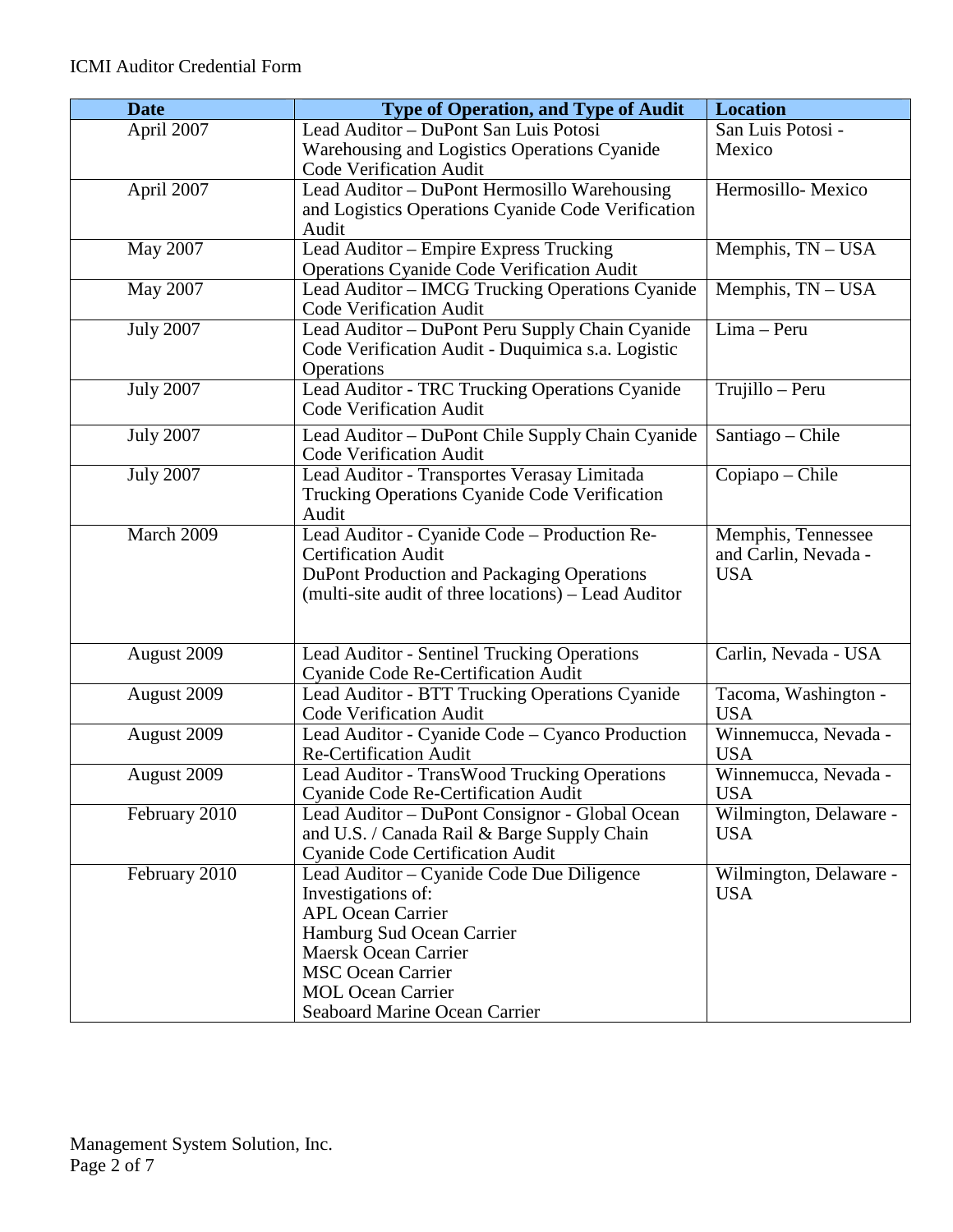| <b>Date</b>       | <b>Type of Operation, and Type of Audit</b>                                                  | <b>Location</b>                |
|-------------------|----------------------------------------------------------------------------------------------|--------------------------------|
| February 2010     | Lead Auditor – Cyanide Code Due Diligence                                                    | Wilmington, Delaware -         |
|                   | <b>Investigations of Rail Carriers:</b><br><b>UP</b>                                         | <b>USA</b>                     |
|                   | <b>CN</b>                                                                                    |                                |
|                   | Alaska Rail                                                                                  |                                |
| April 2010        | Lead Auditor – CMGC [Kinross – Kupol Mine]                                                   | Chukotka Autonomous            |
|                   | Trucking Operations Cyanide Code Certification                                               | Region, Russia                 |
|                   | Audit                                                                                        |                                |
| April 2010        | Lead Auditor - DuPont Mexico Supply Chain<br><b>Cyanide Code Certification Audit</b>         | Mexico City, Mexico            |
|                   |                                                                                              |                                |
| April 2010        | Lead Auditor - Segutal Trucking Operations                                                   | Mexico City, San Luis          |
|                   | <b>Cyanide Code Certification Audit</b>                                                      | Potosi, Hermosillo -           |
|                   |                                                                                              | Mexico                         |
| April 2010        | Lead Auditor - ALR Trucking Operations Cyanide                                               | Monterrey, San Luis            |
|                   | <b>Code Certification Audit</b>                                                              | Potosi, Hermosillo -<br>Mexico |
| April 2010        | Lead Auditor - DuPont San Luis Potosi                                                        | San Luis Potosi -              |
|                   | Warehousing and Logistics Operations Cyanide                                                 | Mexico                         |
|                   | <b>Code Certification Audit</b>                                                              |                                |
| April 2010        | Lead Auditor - DuPont Hermosillo Warehousing                                                 | Hermosillo-Mexico              |
|                   | and Logistics Operations Cyanide Code                                                        |                                |
|                   | <b>Certification Audit</b>                                                                   | Memphis, TN - USA              |
| <b>May 2010</b>   | Lead Auditor - Empire Express Trucking<br><b>Operations Cyanide Code Certification Audit</b> |                                |
| <b>May 2010</b>   | Lead Auditor - IMCG Trucking Operations Cyanide                                              | Memphis, TN - USA              |
|                   | <b>Code Certification Audit</b>                                                              |                                |
| 2004-2010         | 30 Responsible Care® EH&S Audits - Chemical                                                  | <b>USA</b>                     |
|                   | and transportation companies - Certification and                                             |                                |
|                   | non-certification 3 <sup>rd</sup> -party audits - Lead Auditor on                            |                                |
|                   | all Audits                                                                                   |                                |
| 1996 through 2010 | 90 ISO 14001 management system 3 <sup>rd</sup> -party                                        | USA, Scotland,                 |
|                   | Certification and Surveillance Audits and 2 <sup>nd</sup> -party                             | Germany, Mexico                |
|                   | non-certification audits - Lead Auditor - chemical                                           |                                |
|                   | and other industrial sectors                                                                 |                                |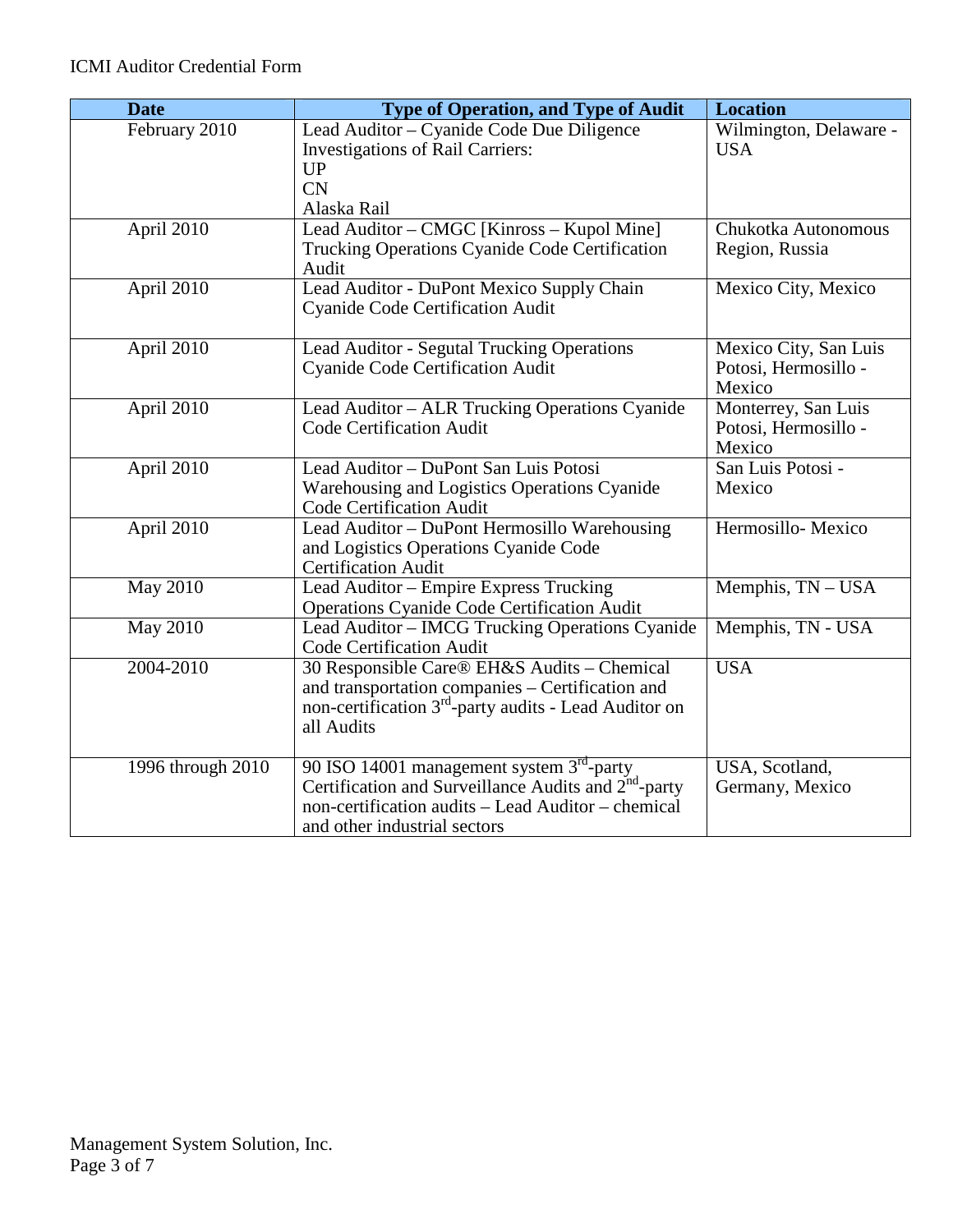| <b>Auditor</b> | <b>Years</b> | <b>Relevant Position</b>                                                                                | <b>Types of Operations</b>                                                                                                                                                                                                                                                                                                                                                                               |
|----------------|--------------|---------------------------------------------------------------------------------------------------------|----------------------------------------------------------------------------------------------------------------------------------------------------------------------------------------------------------------------------------------------------------------------------------------------------------------------------------------------------------------------------------------------------------|
|                |              | <b>Titles</b>                                                                                           |                                                                                                                                                                                                                                                                                                                                                                                                          |
| Nicole Jurczyk | 6            | President and<br>Senior Consultant,<br>Management<br><b>System Solutions,</b><br>Inc. $(2004$ -present) | EH&S implementation, training, and auditing work<br>for chemical and transportation companies<br>Specific projects for the transportation sector included<br>the multi-site implementation of a Responsible Care®<br>management systems for a major U.S. railroad<br>company and two single-site implementations for bulk<br>hazardous liquid transporters                                               |
| Nicole Jurczyk | 14           | Third-Party Lead<br>14001 / RC /<br>Cyanide Code<br>Auditor (1996-<br>present)                          | Management system audits including EH&S audits of<br>the transport of hazardous goods and Responsible<br>Care® audits including the audits of transportation<br>management activities<br>Cyanide Code Certification, Non-certification, Re-<br>Certification, and due diligence audits of cyanide<br>transportation operations from 2006-2009 (see<br>information noted above under auditing experience) |
|                |              |                                                                                                         | Product Stewardship Audits of 14 chemical businesses<br>- one major focus was the management of the<br>transportation supply chain and the safe transport of<br>hazardous materials                                                                                                                                                                                                                      |

## **Transportation-Related Work Experience – Nicole Jurczyk**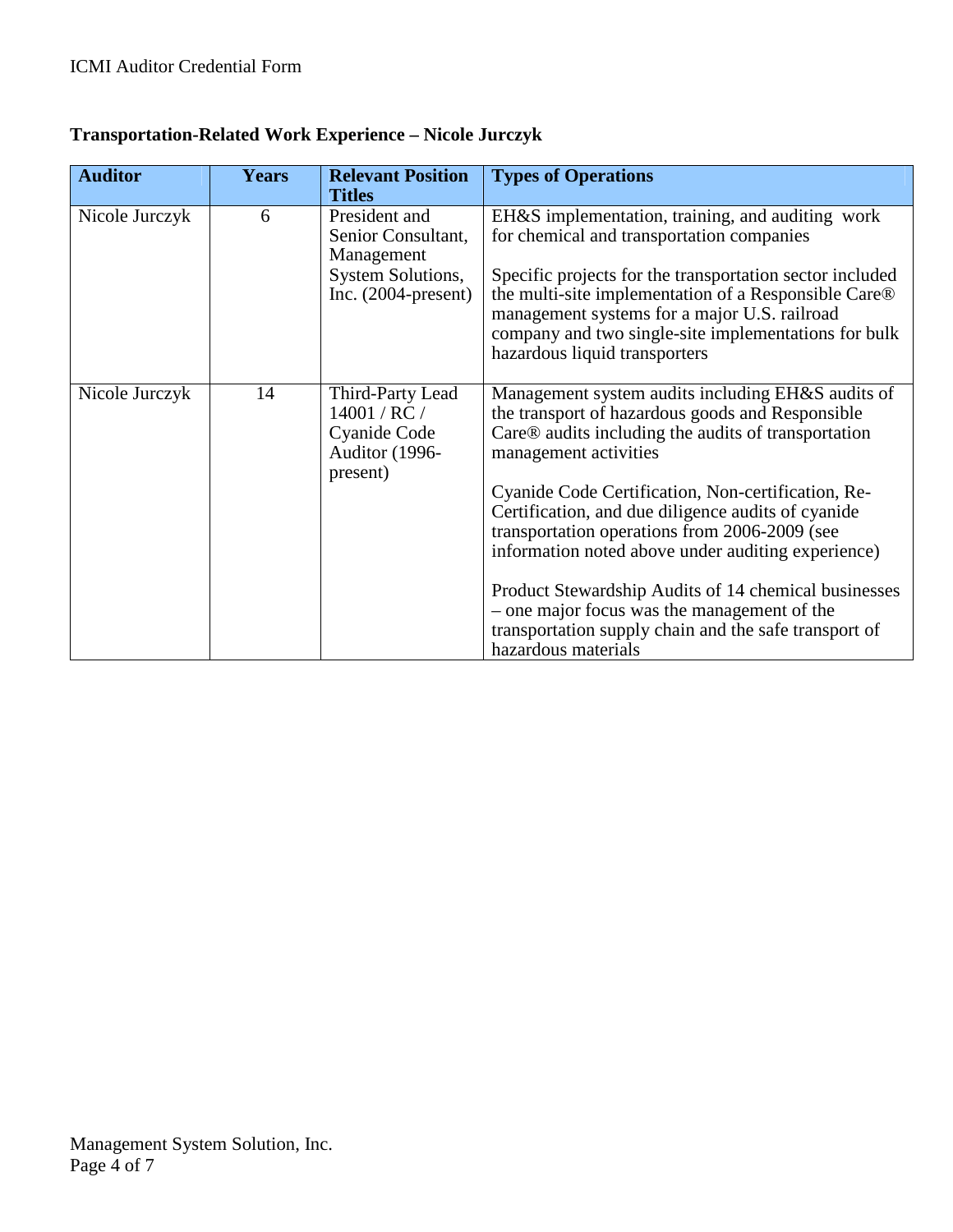## **Auditor Auditing Credentials for Angel E. Arzaga:**

| <b>Date</b>      | Type of Operation, and Type of<br><b>Audit</b>                                                                                                                                                                                                                                  | <b>Location</b>                                      |
|------------------|---------------------------------------------------------------------------------------------------------------------------------------------------------------------------------------------------------------------------------------------------------------------------------|------------------------------------------------------|
| April 2007       | <b>Auditor - DuPont Mexico Supply</b><br>Chain Cyanide Code Verification<br>Audit                                                                                                                                                                                               | Mexico City, Mexico                                  |
| April 2007       | <b>Auditor - Segutal Trucking</b><br><b>Operations Cyanide Code</b><br>Verification Audit                                                                                                                                                                                       | Mexico City, San Luis Potosi,<br>Hermosillo - Mexico |
| April 2007       | <b>Auditor - ALR Trucking Operations</b><br><b>Cyanide Code Verification Audit</b>                                                                                                                                                                                              | Monterrey, San Luis Potosi,<br>Hermosillo - Mexico   |
| April 2007       | Auditor - DuPont San Luis Potosi<br>Warehousing and Logistics<br><b>Operations Cyanide Code</b><br>Verification Audit                                                                                                                                                           | San Luis Potosi - Mexico                             |
| April 2007       | Auditor - DuPont Hermosillo<br>Warehousing and Logistics<br><b>Operations Cyanide Code</b><br>Verification Audit                                                                                                                                                                | Hermosillo-Mexico                                    |
| <b>July 2007</b> | Auditor - DuPont Peru Supply Chain<br>Cyanide Code Verification Audit -<br>Duquimica s.a. Logistic Operations                                                                                                                                                                   | Lima - Peru                                          |
| <b>July 2007</b> | <b>Auditor - TRC Trucking Operations</b><br><b>Cyanide Code Verification Audit</b>                                                                                                                                                                                              | Trujillo – Peru                                      |
| <b>July 2007</b> | Auditor – DuPont Chile Supply<br>Chain Cyanide Code Verification<br>Audit                                                                                                                                                                                                       | Santiago – Chile                                     |
| <b>July 2007</b> | <b>Auditor - Transportes Verasay</b><br><b>Limitada Trucking Operations</b><br><b>Cyanide Code Verification Audit</b>                                                                                                                                                           | Copiapo - Chile                                      |
| 2006-2010        | Over 45 compliance and loss<br>prevention audits including reviews<br>of transporters against hazardous<br>materials (DOT)/dangerous goods<br>(IATA, IMDG), and Federal Motor<br>Safety Regulations. Audits were in<br>the transportation, distribution and<br>chemical fields. | <b>USA</b>                                           |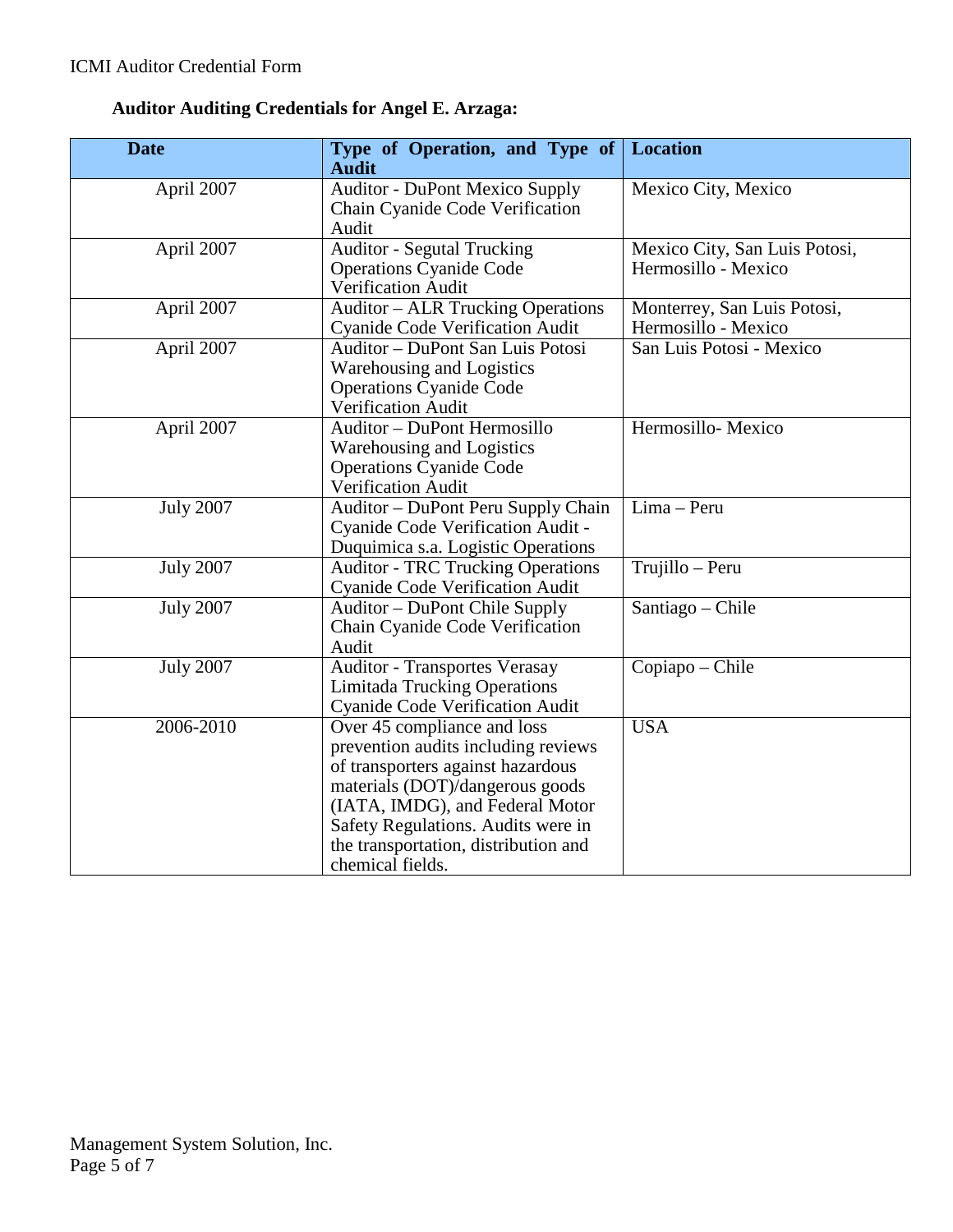| <b>Auditor</b> | <b>Years</b> | <b>Relevant Position Titles</b> | <b>Type of Operation</b>            |
|----------------|--------------|---------------------------------|-------------------------------------|
| Angel Arzaga   | 8            | Safety Consultant & Auditor     | Provide Safety, Risk Management &   |
|                |              |                                 | Compliance Consulting & Auditing    |
|                |              |                                 | Services to the motor carrier       |
|                |              |                                 | industry.                           |
| Angel Arzaga   |              | V.P., Safety & Risk Management  | Responsible for corporate Safety,   |
|                |              |                                 | Risk Management (all insurance      |
|                |              |                                 | policies), Loss control, Personnel, |
|                |              |                                 | Cargo Claims, Security and Training |
|                |              |                                 | Programs.                           |

### **Transportation Work Experience – Angel Arzaga**

### Statement of No Conflict

I certify that I have not audited any component of this facility for which I was responsible for design or development; nor have I within the past year been an employee of the facility, its parent company, or associated affiliates. Excluding audits, I have not derived more than 30% of my income within the past 5 years from the facility, its parent, or associated affiliates. I have not participated in more than two consecutive Cyanide Code audits of this facility. I have participated in at least 3 health, safety, and/or environmental audits in the past 7 years and am familiar with standard audit procedures as well as with the protocols developed by the International Cyanide Management Institute for implementation of the Code.

| Signed, | Name                      | Signature | Date |
|---------|---------------------------|-----------|------|
| Auditor | Angel E. Arzaga 3/26/2010 |           |      |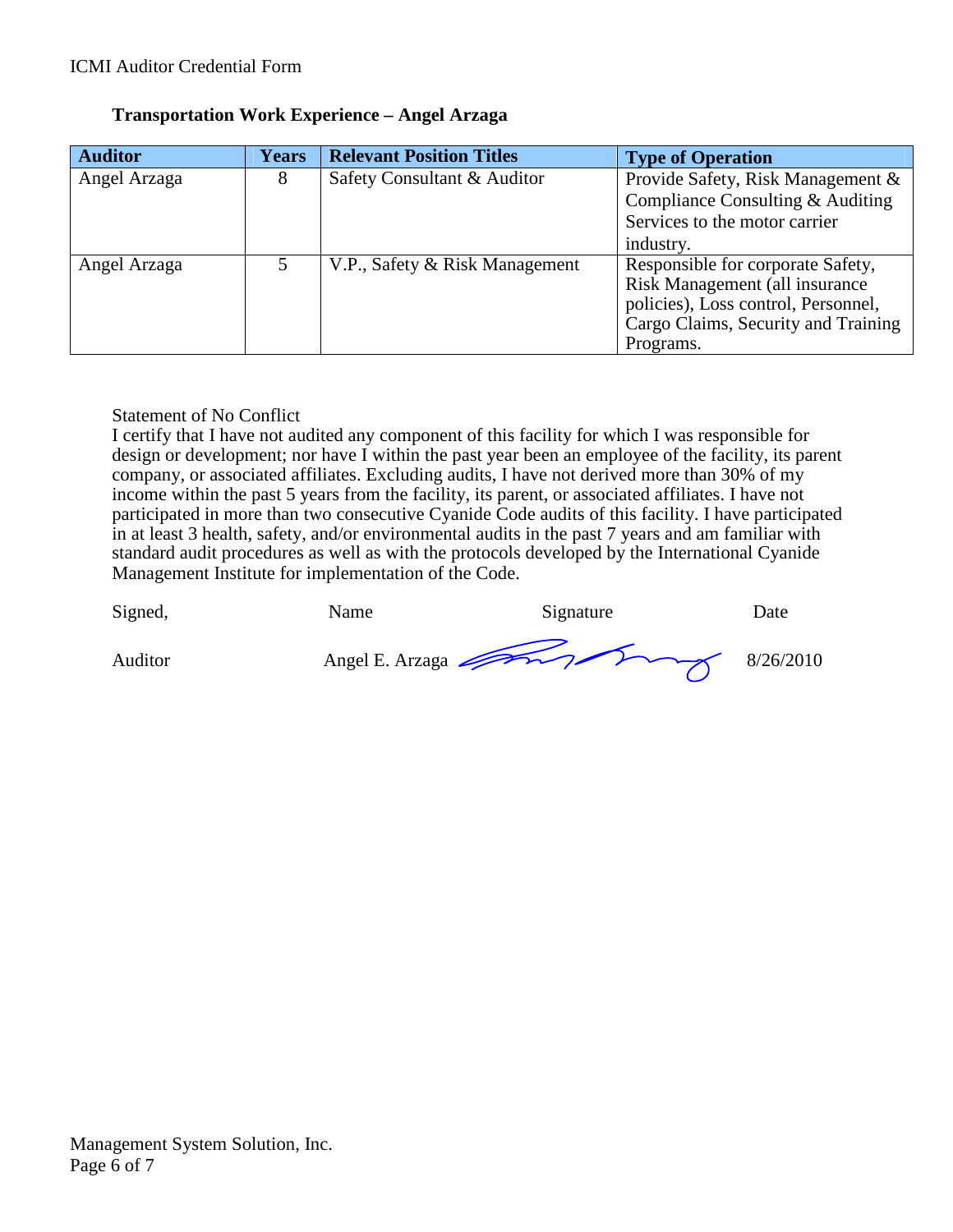### **Statement of No Conflict**

I certify that I have not audited any component of this facility for which I was responsible for design or development; nor have I within the past year been an employee of the facility, its parent company, or associated affiliates. Excluding audits, I have not derived more than 30% of my income within the past 5 years from the facility, its parent, or associated affiliates. I have not participated in more than two consecutive Cyanide Code audits of this facility. I have participated in at least 3 health, safety, and/or environmental audits in the past 7 years and am familiar with standard audit procedures as well as with the protocols developed by the International Cyanide Management Institute for implementation of the Code.

Signed,

Name

Signature

Date

Lead Auditor\*

Nicole Jurczyk

Nieoli Jung 8/26/2010

\*The lead auditor's signature must be certified by notarization or equivalent.

This statement was signed by Nicole Jurczyk before me. She has produced  $7/c$  icla  $0$  ivers  $L$  icense as identification.

 $rac{8}{26}/26/2010$ 

(SEAL) My commission expires:  $\frac{C}{Q}$  /  $\frac{1}{2C}$  / |



Management System Solution, Inc. Page 7 of 7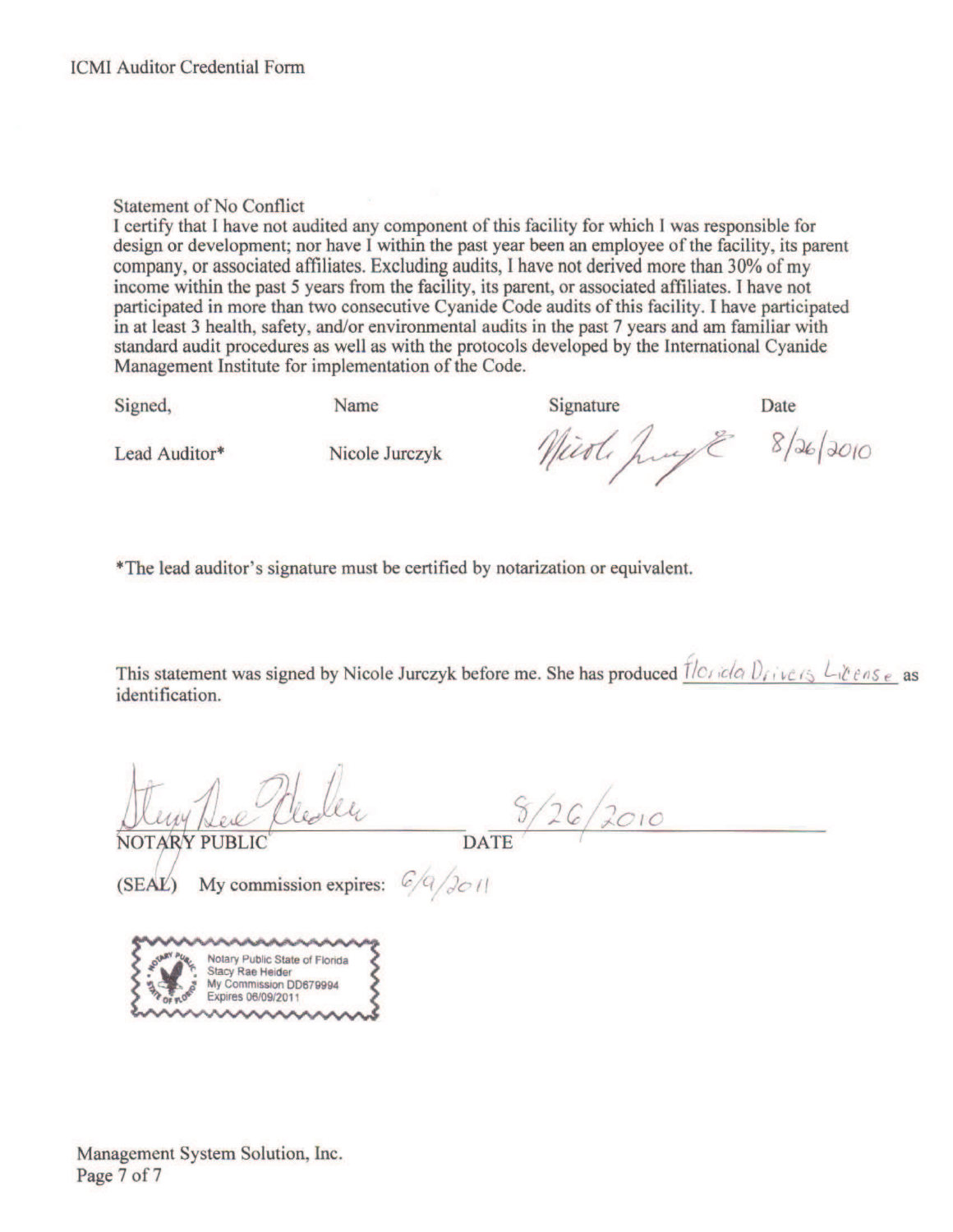

# **INTERNATIONAL CYANIDE MANAGEMENT INSTITUTE**

# **Auditor Credentials Form**

# **For The International Cyanide Management Code**

www.cvanidecode.org

# **July 2005**

The International Cyanide Management Code (hereinafter "the Code"), this document, and other documents or information sources referenced at www.cvanidecode.org are believed to be reliable and were prepared in good faith from information reasonably available to the drafters. However, no guarantee is made as to the accuracy or completeness of any of these other documents or information sources. No guarantee is made in connection with the application of the Code, the additional documents available or the referenced materials to prevent hazards, accidents, incidents, or injury to employees and/or members of the public at any specific site where gold is extracted from ore by the cyanidation process. Compliance with this Code is not intended to and does not replace, contravene or otherwise alter the requirements of any specific national, state or local governmental statutes, laws, regulations, ordinances, or other requirements regarding the matters included herein. Compliance with this Code is entirely voluntary and is neither intended nor does it create, establish, or recognize any legally enforceable obligations or rights on the part of its signatories, supporters or any other parties.

Management System Solutions, Inc. Page 1 of 5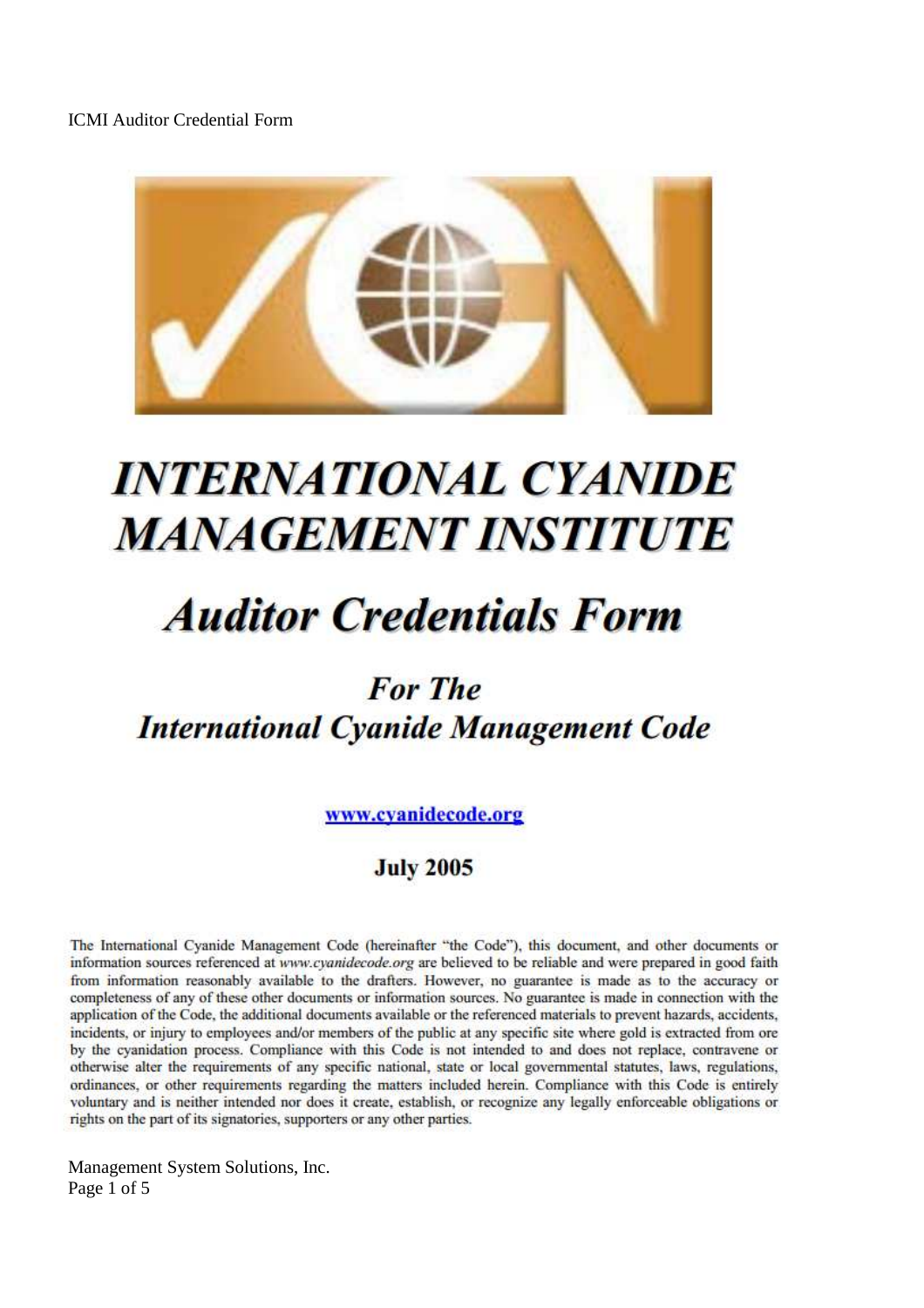### **Auditor Credentials Form**

### **Operation Audited: DuPont Hermosillo Warehouse, Hermosillo, Mexico - Production Protocol Audit Dates: December 6-7, 2011**

**Lead Auditor Credentials**  Lead Auditor: Nicole Jurczyk Auditor Certification Number: E051676 Certifying Organization Name: RABQSA Telephone Number: 888-722-2440 Address: P.O. Box 602 Suite 301, 600N Plankinton Avenue Milwaukee, WI 53201-0602 Web Site Address: http://www.rabqsa.com/

### **Auditing Experience**

| <b>Date</b>      | <b>Type of Operation, and Type of Audit</b>                                                                                                                          | <b>Location</b> |
|------------------|----------------------------------------------------------------------------------------------------------------------------------------------------------------------|-----------------|
| March 2006       | Lead Auditor - ICMI Code - Production<br>Certification Audit - DuPont Production and<br>Packaging Operations (multi-site audit of three<br>locations) – Lead Auditor | <b>USA</b>      |
|                  |                                                                                                                                                                      |                 |
| August 2006      | Lead Auditor - Trucking Operations ICMI Code<br><b>Certification Audit</b>                                                                                           | <b>USA</b>      |
| February 2007    | Lead Auditor - Global Supply Chain ICMI Code<br>Verification Audit                                                                                                   | <b>USA</b>      |
| February 2007    | Lead Auditor - ICMI Code Due Diligence<br><b>Investigations of Ocean Carriers</b>                                                                                    | <b>USA</b>      |
| February 2007    | Lead Auditor – ICMI Code Due Diligence<br><b>Investigations of Rail Carriers</b>                                                                                     | <b>USA</b>      |
| April 2007       | Lead Auditor - Mexico Supply Chain ICMI Code<br><b>Verification Audit</b>                                                                                            | Mexico          |
| May 2007         | Lead Auditor - Trucking Operations ICMI Code<br><b>Verification Audit</b>                                                                                            | <b>USA</b>      |
| May 2007         | Lead Auditor - Trucking Operations ICMI Code<br>Verification Audit                                                                                                   | <b>USA</b>      |
| <b>July 2007</b> | Lead Auditor - Peru Supply Chain ICMI Code<br>Verification Audit - Duquimica s.a. Logistic<br>Operations                                                             | Peru            |
| <b>July 2007</b> | Lead Auditor - Chile Supply Chain ICMI Code<br>Verification Audit                                                                                                    | Chile           |
| March 2009       | Lead Auditor - ICMI Code - Production Re-<br><b>Certification Audit</b><br>Production and Packaging Operations (multi-site<br>audit) - Lead Auditor                  | <b>USA</b>      |
| August 2009      | Lead Auditor - Trucking Operations ICMI Code Re-<br><b>Certification Audit</b>                                                                                       | <b>USA</b>      |

Management System Solutions, Inc. Page 2 of 5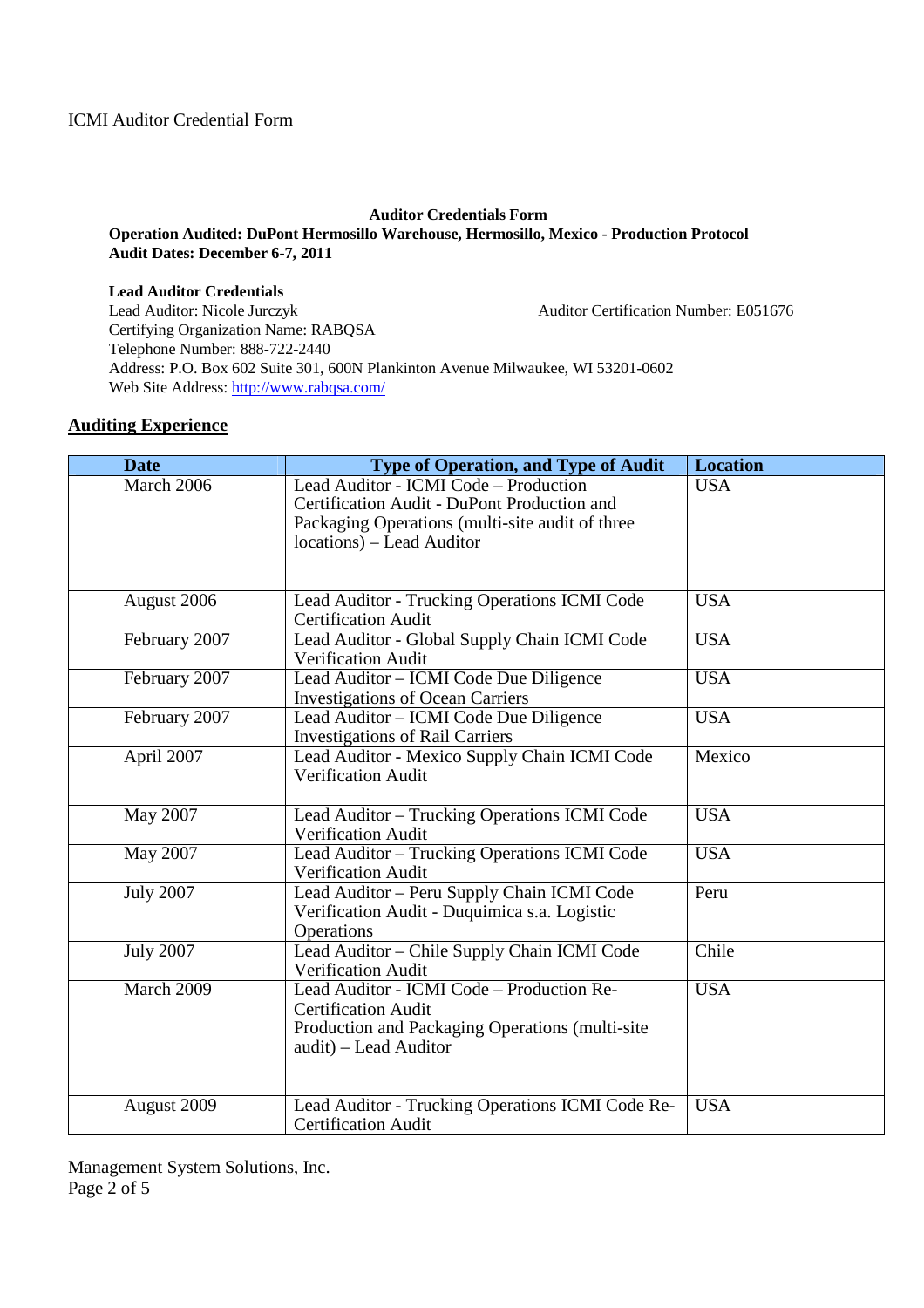### ICMI Auditor Credential Form

| Date              | <b>Type of Operation, and Type of Audit</b>             | <b>Location</b>     |
|-------------------|---------------------------------------------------------|---------------------|
| August 2009       | Lead Auditor - ICMI Code - Production Re-               | <b>USA</b>          |
|                   | <b>Certification Audit</b>                              |                     |
| August 2009       | Lead Auditor - Trucking Operations ICMI Code Re-        | <b>USA</b>          |
|                   | <b>Certification Audit</b>                              |                     |
| February 2010     | Lead Auditor - Consignor - Global Supply Chain          | <b>USA</b>          |
|                   | <b>ICMI</b> Code Certification Audit                    |                     |
| February 2010     | Lead Auditor – ICMI Code Due Diligence                  | <b>USA</b>          |
|                   | <b>Investigations of Ocean Carriers</b>                 |                     |
| February 2010     | Lead Auditor – ICMI Code Due Diligence                  | <b>USA</b>          |
|                   | Investigations of Rail Carriers.                        |                     |
| April 2010        | Lead Auditor - Trucking Operations ICMI Code            | Chukotka Autonomous |
|                   | <b>Certification Audit</b>                              | Region, Russia      |
| April 2010        | Lead Auditor - Mexico Supply Chain ICMI Code            | Mexico              |
|                   | <b>Certification Audit</b>                              |                     |
|                   |                                                         |                     |
| <b>May 2010</b>   | Lead Auditor - Trucking Operations ICMI Code            | <b>USA</b>          |
|                   | <b>Certification Audit</b>                              |                     |
| <b>May 2010</b>   | Lead Auditor - Trucking Operations ICMI Code            | <b>USA</b>          |
|                   | <b>Certification Audit</b>                              |                     |
| 2004-2010         | 30 Responsible Care® EH&S Audits – Chemical             | <b>USA</b>          |
|                   | and transportation companies - Certification and        |                     |
|                   | non-certification $3rd$ -party audits - Lead Auditor on |                     |
|                   | all Audits                                              |                     |
|                   |                                                         |                     |
| 1996 through 2010 | 90 ISO 14001 management system 3 <sup>rd</sup> -party   | USA, Scotland,      |
|                   | Certification and Surveillance Audits and $2nd$ -party  | Germany, Mexico     |
|                   | non-certification audits - Lead Auditor - chemical      |                     |
|                   | and other industrial sectors                            |                     |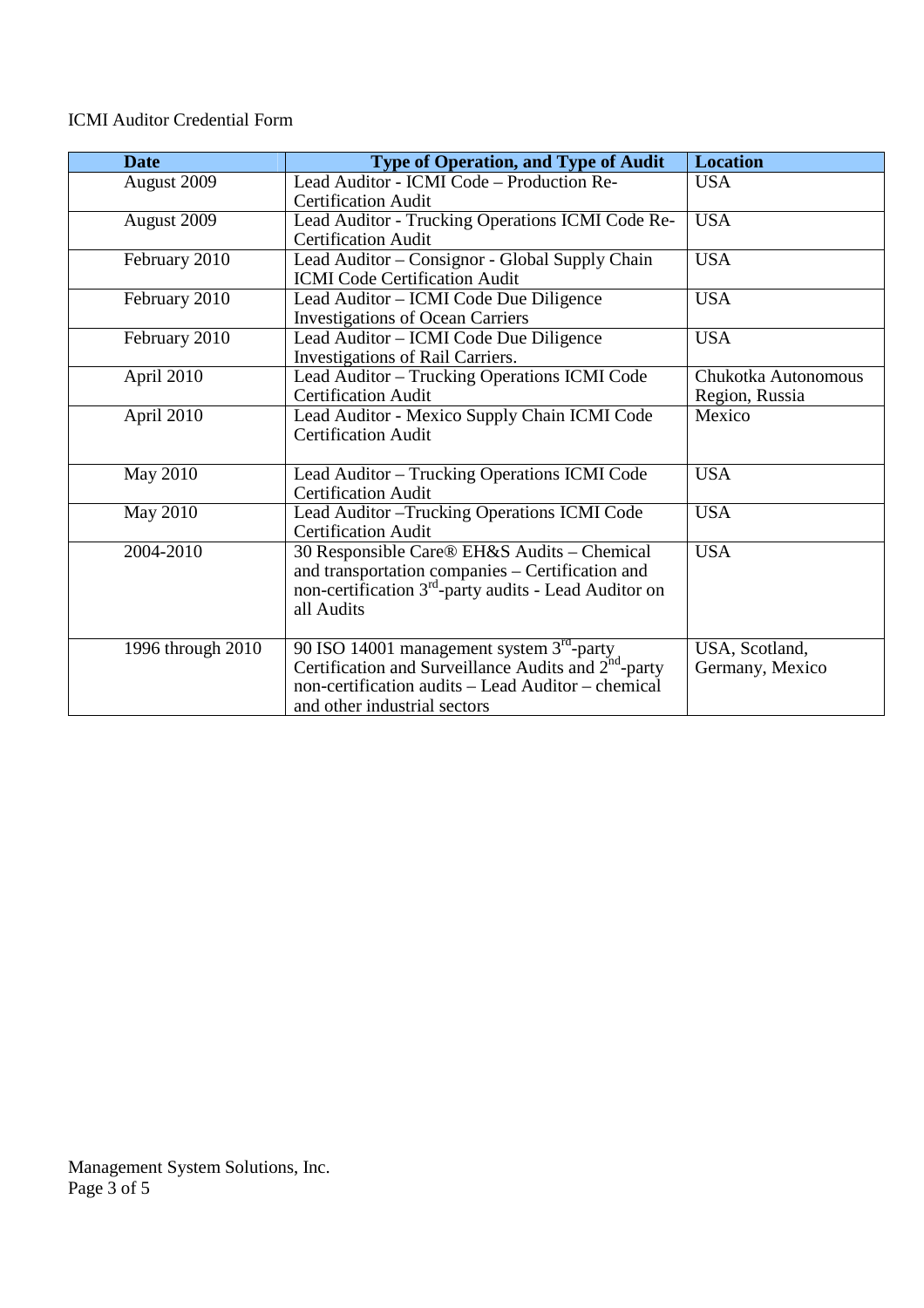### ICMI Auditor Credential Form

| <b>Transportation-Related Work Experience</b> |  |
|-----------------------------------------------|--|
|-----------------------------------------------|--|

| <b>Auditor</b> | <b>Years</b> | <b>Relevant Position</b> | <b>Types of Operations</b>                                    |
|----------------|--------------|--------------------------|---------------------------------------------------------------|
|                |              | <b>Titles</b>            |                                                               |
| Nicole Jurczyk | 6            | President and Senior     | EH&S implementation, training, and auditing work for          |
|                |              | Consultant,              | chemical and transportation companies                         |
|                |              | <b>Management System</b> |                                                               |
|                |              | Solutions, Inc. (2004-   | Specific projects for the transportation sector included the  |
|                |              | present)                 | multi-site implementation of a Responsible Care®              |
|                |              |                          | management systems for a major U.S. railroad company and      |
|                |              |                          | two single-site implementations for bulk hazardous liquid     |
|                |              |                          | transporters                                                  |
|                |              |                          |                                                               |
| Nicole Jurczyk | 14           | Third-Party Lead         | Management system audits including EH&S audits of the         |
|                |              | 14001 / RC / ICMI        | transport of hazardous goods and Responsible Care® audits     |
|                |              | Code Auditor (1996-      | including the audits of transportation management activities  |
|                |              | present)                 |                                                               |
|                |              |                          | ICMI Code Certification, Non-certification, Re-Certification, |
|                |              |                          | and due diligence audits of cyanide transportation operations |
|                |              |                          | from 2006-2009 (see information noted above under auditing    |
|                |              |                          | experience)                                                   |
|                |              |                          |                                                               |
|                |              |                          | Product Stewardship Audits of 14 chemical businesses – one    |
|                |              |                          | major focus was the management of the transportation supply   |
|                |              |                          | chain and the safe transport of hazardous materials           |

Management System Solutions, Inc. Page 4 of 5